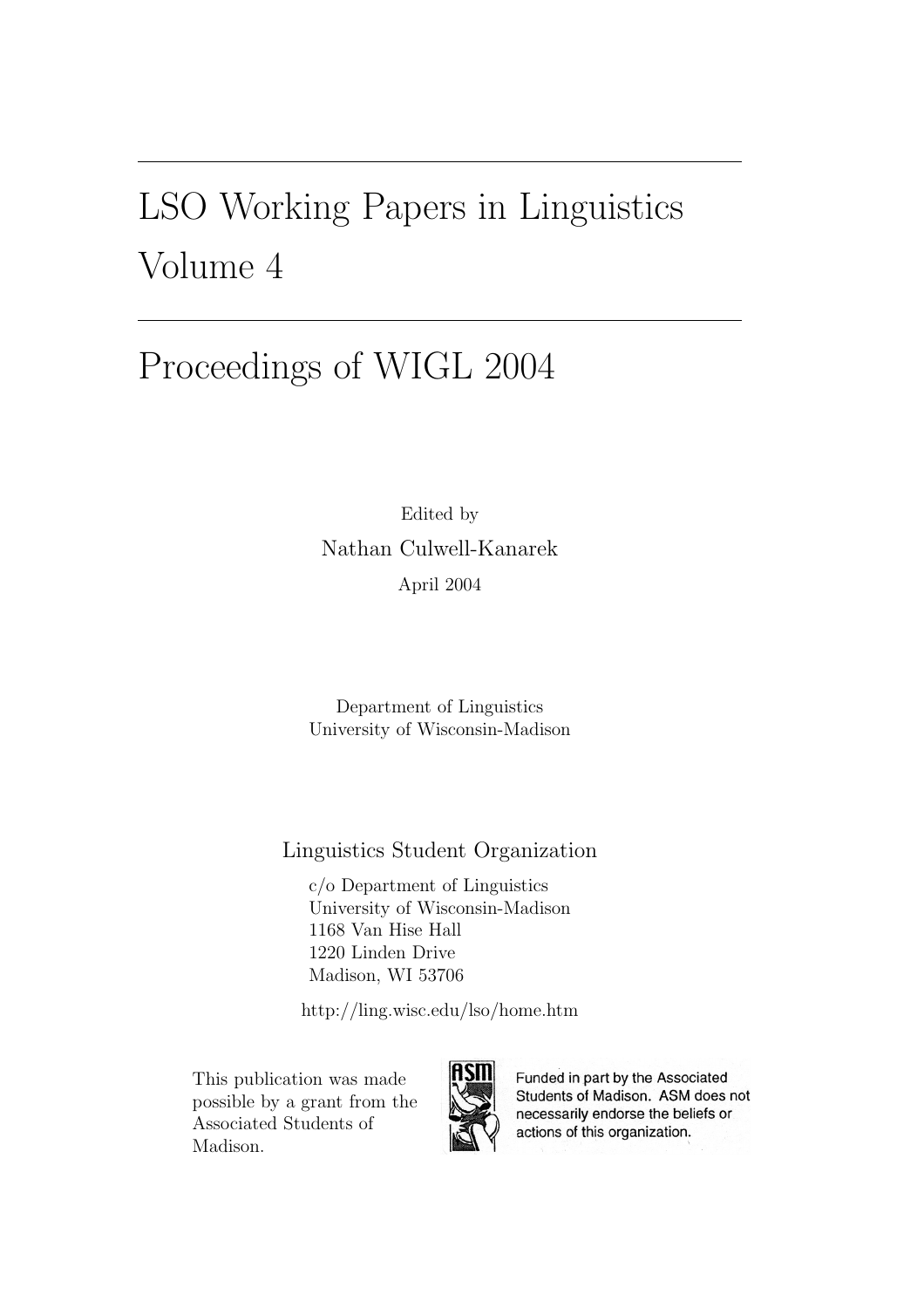The papers collected here were presented at the 2004 Workshop In General Linguistics (WIGL), which was held at the University of Wisconsin-Madison, on Friday February  $27<sup>th</sup>$ . Many thanks to the volunteers who made the workshop a success, as well as the many participants from the University of Wisconsin–Milwaukee and University of Wisconsin–Madison, and to Tom Purnell for his presentation.

This volume will be the first LSO working papers to be published online as well as in print. We plan to establish an archive of working papers on the LSO web site,  $\langle \text{http://ling.wisc.edu/Iso/home.htm>}. A number of papers were$ presented which could not be printed in this issue due to time constraints; we hope to follow up this edition with an online supplement later in the year to give those others an opportunity to publish their work.

Special thanks to Maggie Stack, Rebecca Shields and Ryan Hanke for their help with proofreading and preparing this publication. Their efforts were indispensible.

Nathan Culwell-Kanarek, Editor

Madison, Wisconsin 30 April 2004